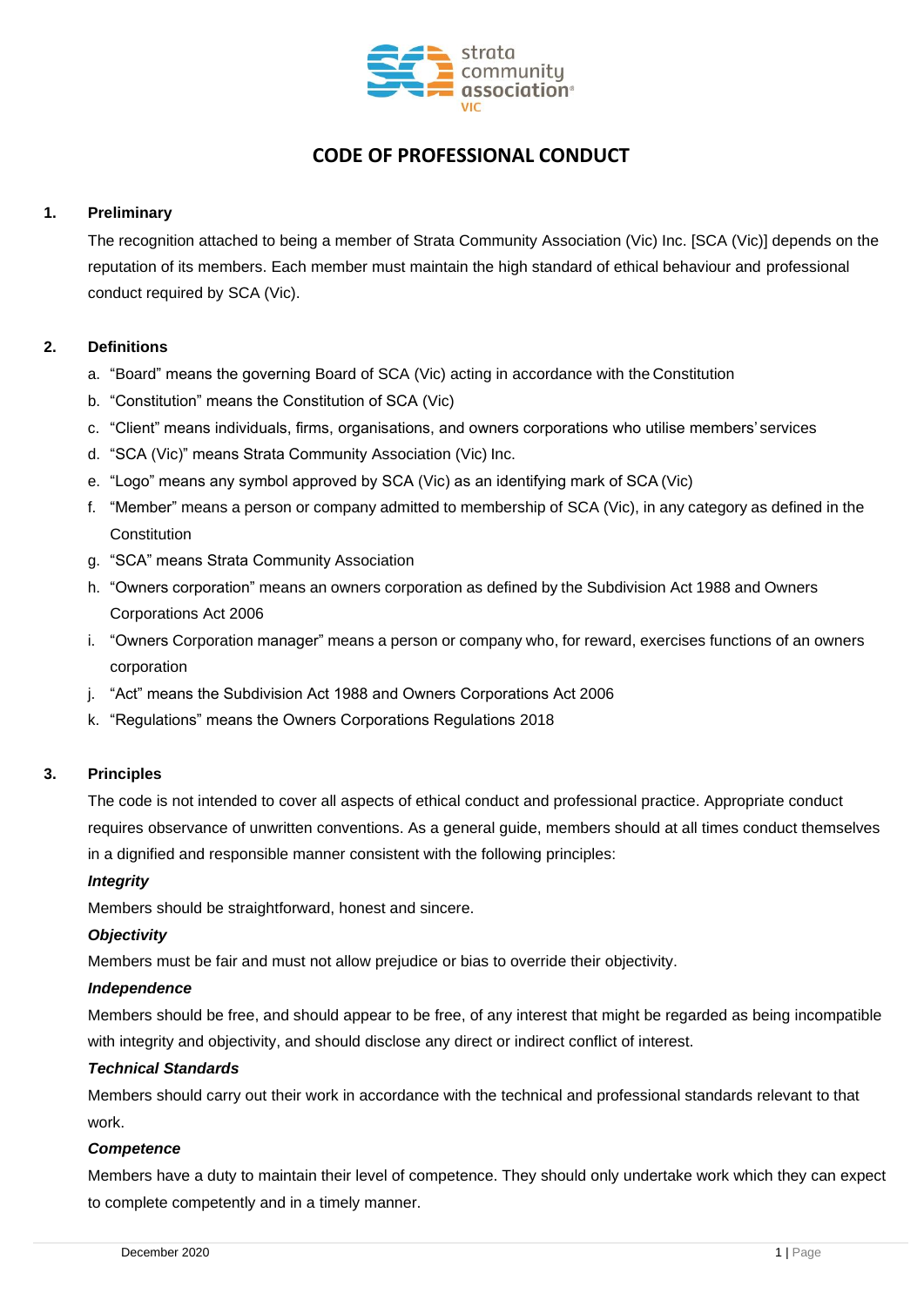

# **CODE OF PROFESSIONAL CONDUCT**

# **4. Logo**

Members may display the SCA (Vic) members logo, but must comply with the rules regarding display of the SCA (Vic) members logo advised from time to time by the Board.

# **5. Secret Commission**

Members must not directly or indirectly pay or accept an undeclared commission in any form.

## **6. Ethical Conduct**

- a. A member must refrain from any conduct that might bring discredit to SCA (Vic), or its members.
- b. It is unethical for a member to induce or attempt to induce a breach of contract between a Client and its owners' corporation manager.
- c. A member must not denigrate another member, nor any individual, company or profession ingeneral.

# **7. Co-operation**

a. A member must fully co-operate with the SCA (Vic) Complaints Process & comply with all requests & timeframes as set. Failure to do so may result in suspension of Membership

## **8. Delivery of Books and Records**

- a. If a member ceases to be an owners corporation manager for a Client, they must, within 28 days, return to the secretary or chairperson of the owners corporation, all records and funds of the owners corporation
- b. The member must produce records upon request from an authorised representative of the Client, and must cooperate in the transfer of all types of records which are the property of the Client, including without limitation, electronic records.

## **9. Advertising**

Members must not advertise in a way which:

- a. Creates false or unjustified expectations of favourable results; or
- b. Consists of self-laudatory or misleading statements that are not based on verifiable facts;
- c. Contains unidentified testimonials.

## **10. SCA Code**

SCA (Vic) is a corporate member of Strata Community Association (SCA) and it is intended that this code be consistent with the Code of Conduct of SCA.

# **11. Additional Requirements**

a. A member shall at all times observe the Constitution of SCA (Vic) and any other guideline or standard formally approved and adopted by SCA (Vic).